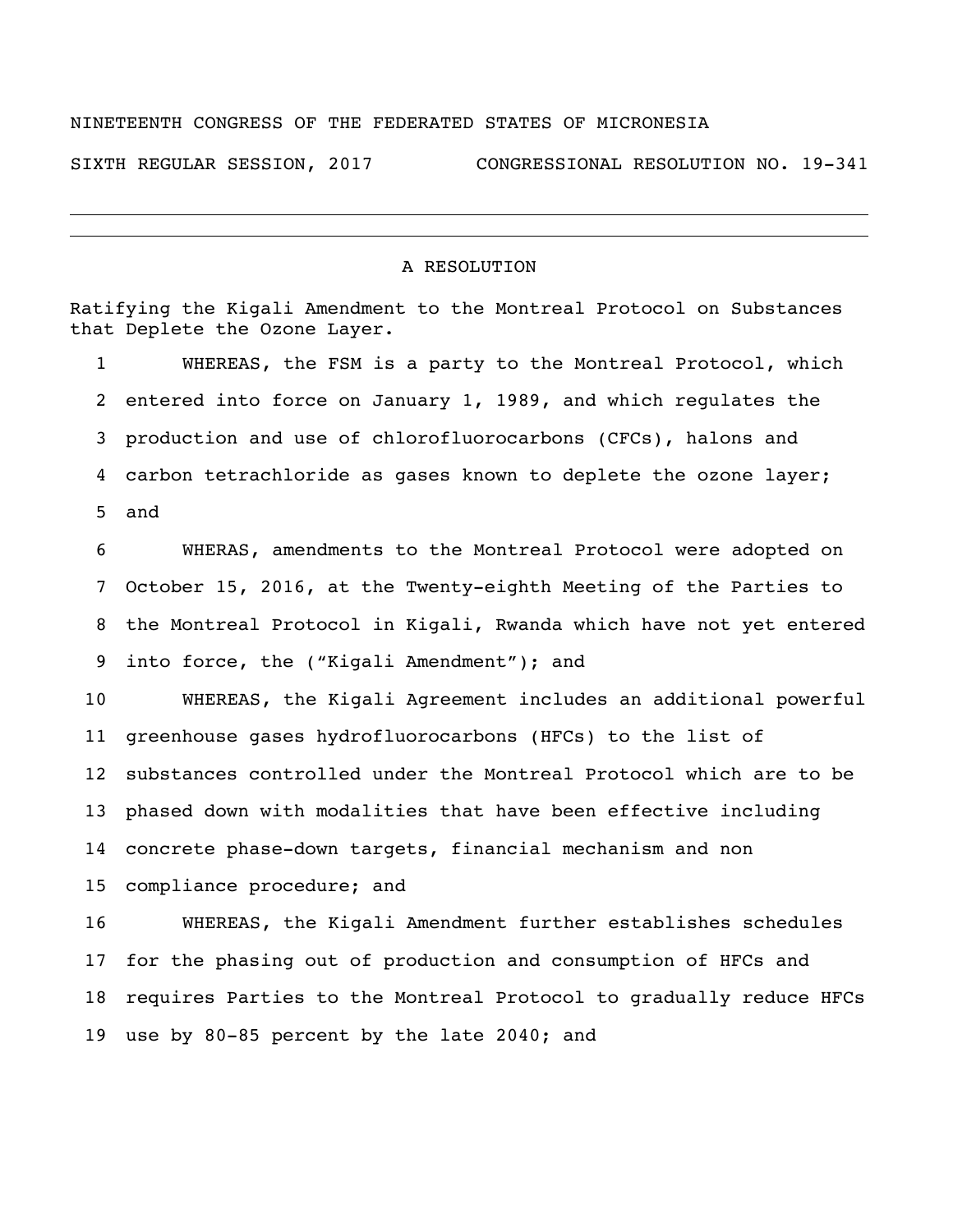WHEREAS, the FSM fully supports the goals of the Kigali Amendments, to phase down the powerful climate-warming pollutants called hydrofluorocarbons (HFCs) under the Montreal Protocol; now, therefore,

 BE IT RESOLVED by the Nineteenth Congress of the Federated States of Micronesia, Eighth Special Session, 2017, that pursuant to article IX, section 2(b) of the Constitution of the Federated States of Micronesia, the Congress hereby ratifies the Kigali Amendment to the Montreal Protocol on Substances that Deplete the Zone Layer; and

- 
-